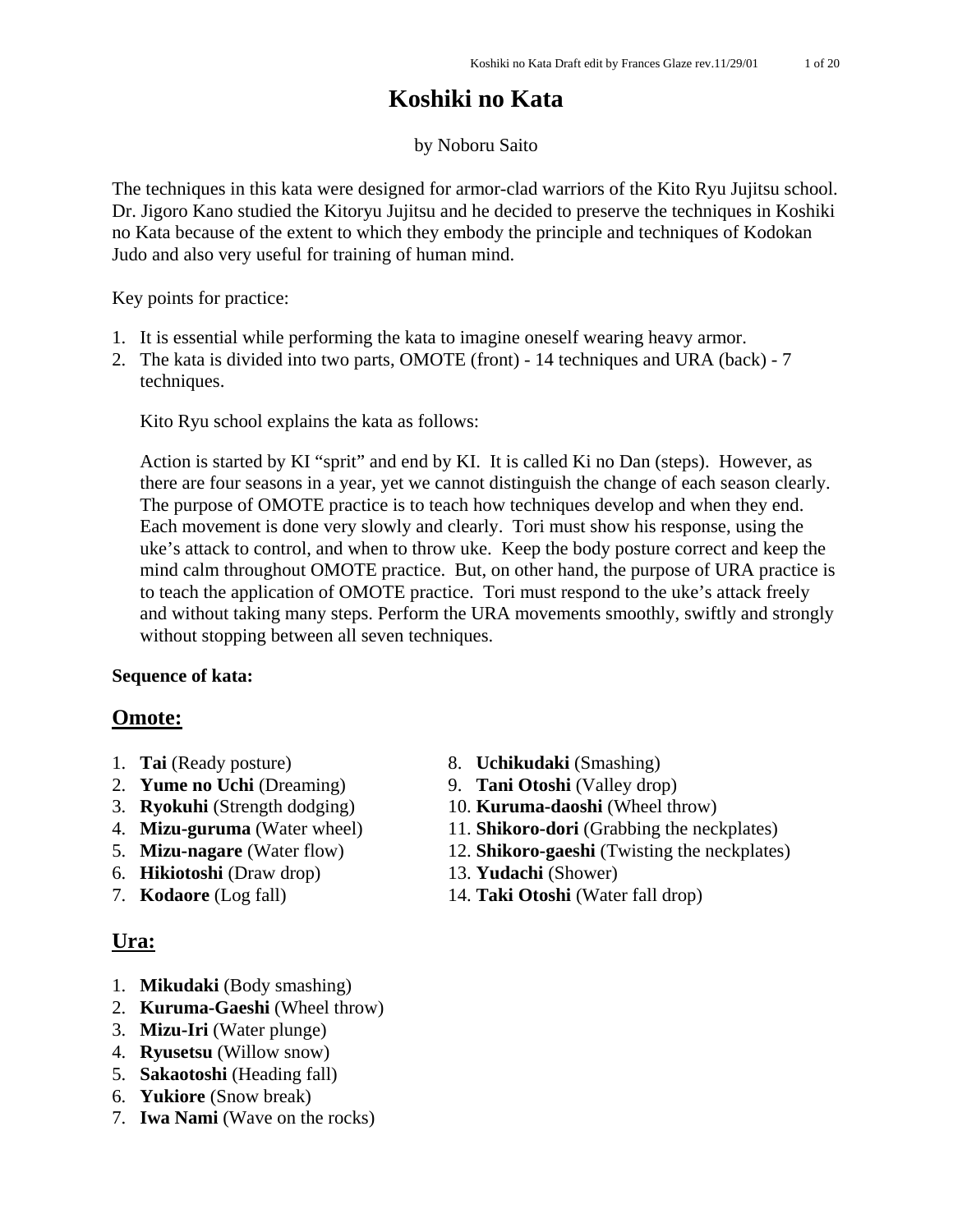# **Starting positioning**

Tori (left side - as seen from shomen) and uke stand apart about 5.4 meters. Turning toward the shomen, they perform a standing bow. This is followed by a kneeling bow - left knee down, right knee down, then place hands on the mat (perform as though wearing heavy armor).

When ending the kata, a kneeling bow is done first and followed by a standing bow.

Note: Standing bow is optional instead of a kneeling bow.

# **OMOTE**

# **1. TAI**

*Tori* steps forward with left foot and turn to his right to face shomen. Tori steps forward with ayumiahi left and right, stand up straight with heels apart slightly. Tori steps forward left foot and right foot into Shizenhontai.



# *Uke:*

Uke pivots left to face tori. Uke steps forward from left foot with slightly larger steps on first step. Takes 6 steps. If uke is small person may be 8 steps. Uke places right foot in front of tori's left foot. Place uke's right side hip to tori's left front side hip. Uke grabs tori's front and back belt. Uke brings left foot in front of tori's right knee. As uke swings own left foot back, uke pules tori's belt toward himself to apply hip throw.

# *Tori:*

You get into jigotai slightly, insert left arm under uke's right arm pit, hold uke's left back hip deeply and place right palm (fingers up) on uke's left chest. Following uke's pull, you step diagonally back to your left from left foot using tsugiahi. (follow demonstration line) You take several steps. After apply good kuzushi to uke, brings right foot behind you and places right knee near the tori's left heel. You are using arms and throws uke over left knee. You place left palm on left knee and open left knee to your left and takes Kuraidori.

*Uke:*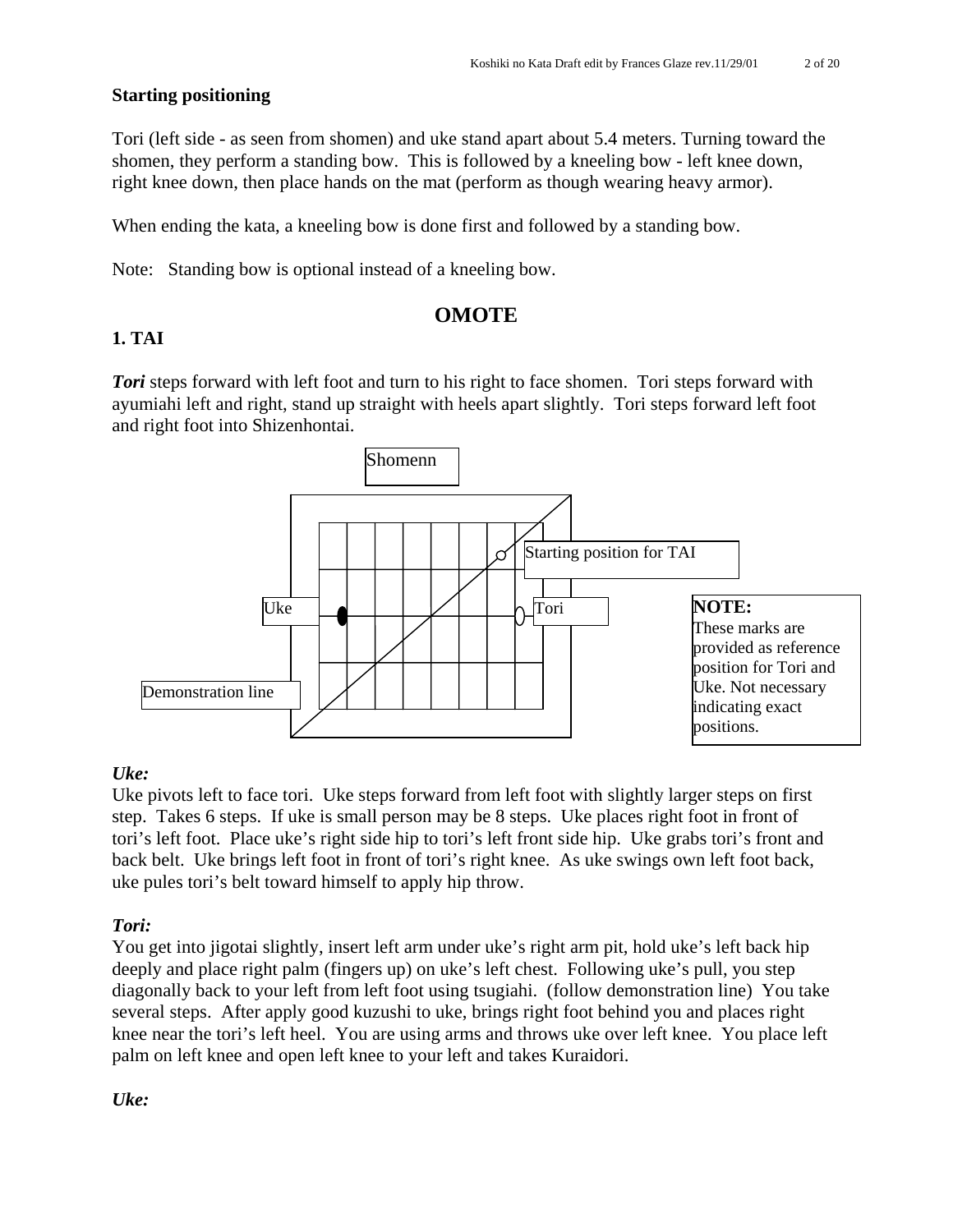Uke takes big step with left foot to your left side and then brings right foot to left foot and takes another step with left foot to your left side to avoid tori's knee, uke takes ukemi with left hand. Sit straight up with hands on thighs with legs apart and extended and toes up .

 $\overline{\phantom{a}}$ 

# **2. YUME NO UCHI**

*Tori* takes position at left back corner from TAI starting position.

*Tori* and *Uku* repeat same movement as in TAI. At end, As tori pushes uke's body back, uke takes left foot back to resist tori's push. As uke starts to push forward, tori changes the direction of attack by using uke's push, tori move left hand from uke's back hip to uke's right back shoulder area. Tori makes uke off-balance uke's body up and forward by tori's left arm movement



*Uke* steps left foot forward to stop tori's off-balancing.

#### *Tori:*

At the same time, you brings right arm over uke's left upper arm just above elbow area and turns your right toes inward and pulls left foot to right foot and turn your body to your left. Your feet is outside of uke's right foot. You keep your weight on your heels and start stepping back with small steps. When uke no longer able to support his balance, you throws uke over tori's left shoulder with sutemiwaza (yokowakare). Your body is like in DAI no Ji (your arms and legs spread apart on the mat).

*Uke* places right hand over tori's left shoulder, takes right zenpo kaiten ukemi and stand up into shizenhontai.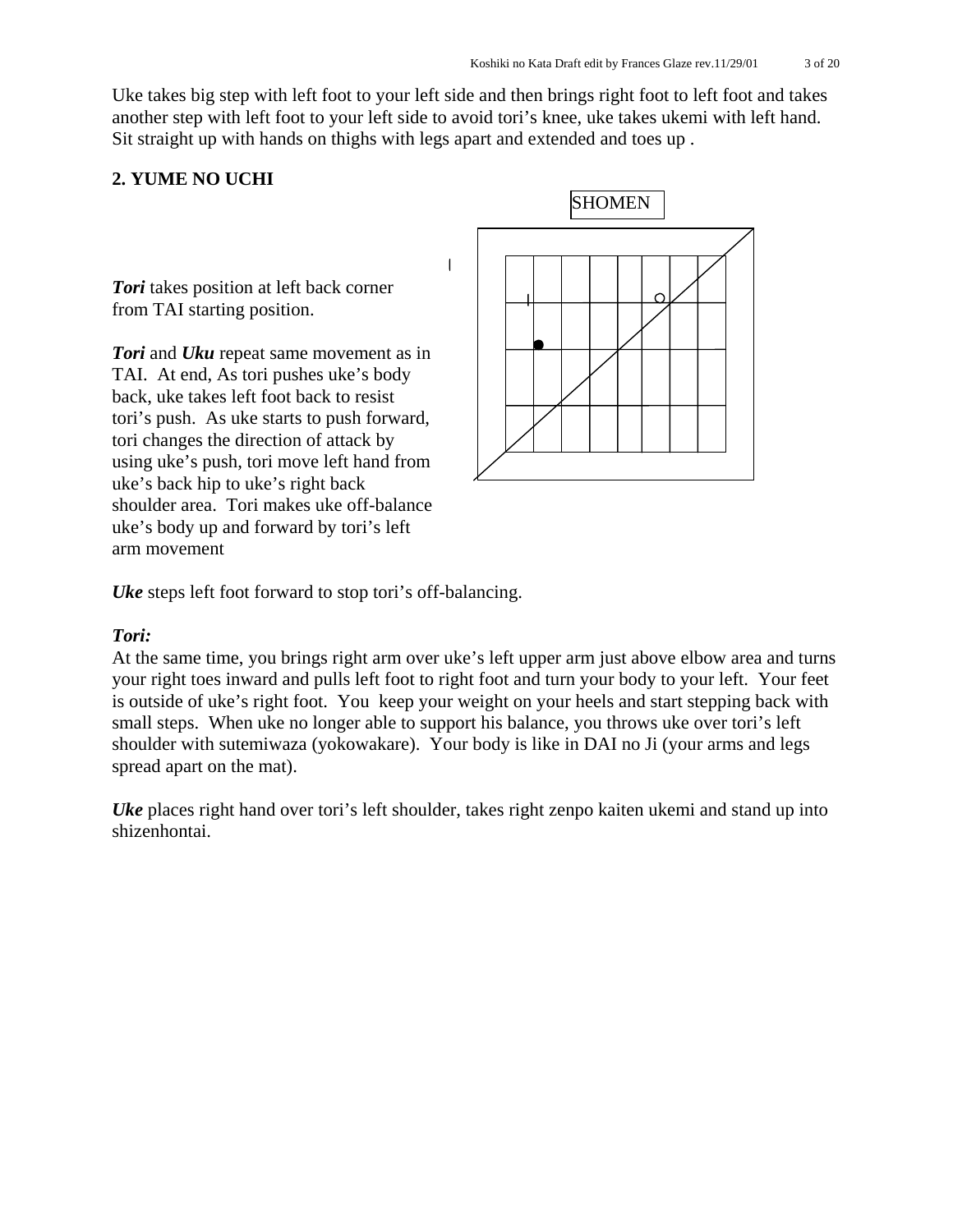# **3. RYOKU HI**



*Tori* stands at the center of dojo with shizentai.

*Uke* walks back around tori to one step distance. Uke steps right foot forward and bring arms up and forward to grab tori's front belt (right wrist over left).

# *Tori* :

You steps your right foot to your right back corner slightly while pulling your hips backward. As uke loses his balance forward slightly, you sweep his right wrist with your left hand (thumb up) and pull him forward. You step your right foot back and turn your body to your right, at the same time you bring your right hand (palm up) over your left arm to garb slightly above his right elbow and pull uke to your right front corner.

#### *Uke:*

Uke tries to keep his balance by stepping forward with his right foot by tsugiahi with hanmi.

#### *Tori:*

You follows uke's movement to your right front corner while pushing uke's right elbow upward and place your left hand around uke's left mid to upper arm while taking several steps to your right front corner. You lift uke's body upward with your both hands while contacting your right side chest on uke's left side of back. Now, uke is standing on toes while arcing body backward.

When you releases pressure from your arms, uke bring his heels back down to mat to keep own balance. At this moment you place your right hand on his front right shoulder and slides your left hand up from his left upper arm to front part of his left shoulder and you draw your left foot back with large step and drop onto your left knee while keeping right knee up and pulls his body back hard to throw uke.

# *Uke:*

Uke takes one big step to his right back corner and slaps mat with right hand. Uke sits up keeping legs spread open with straight legs and toes up.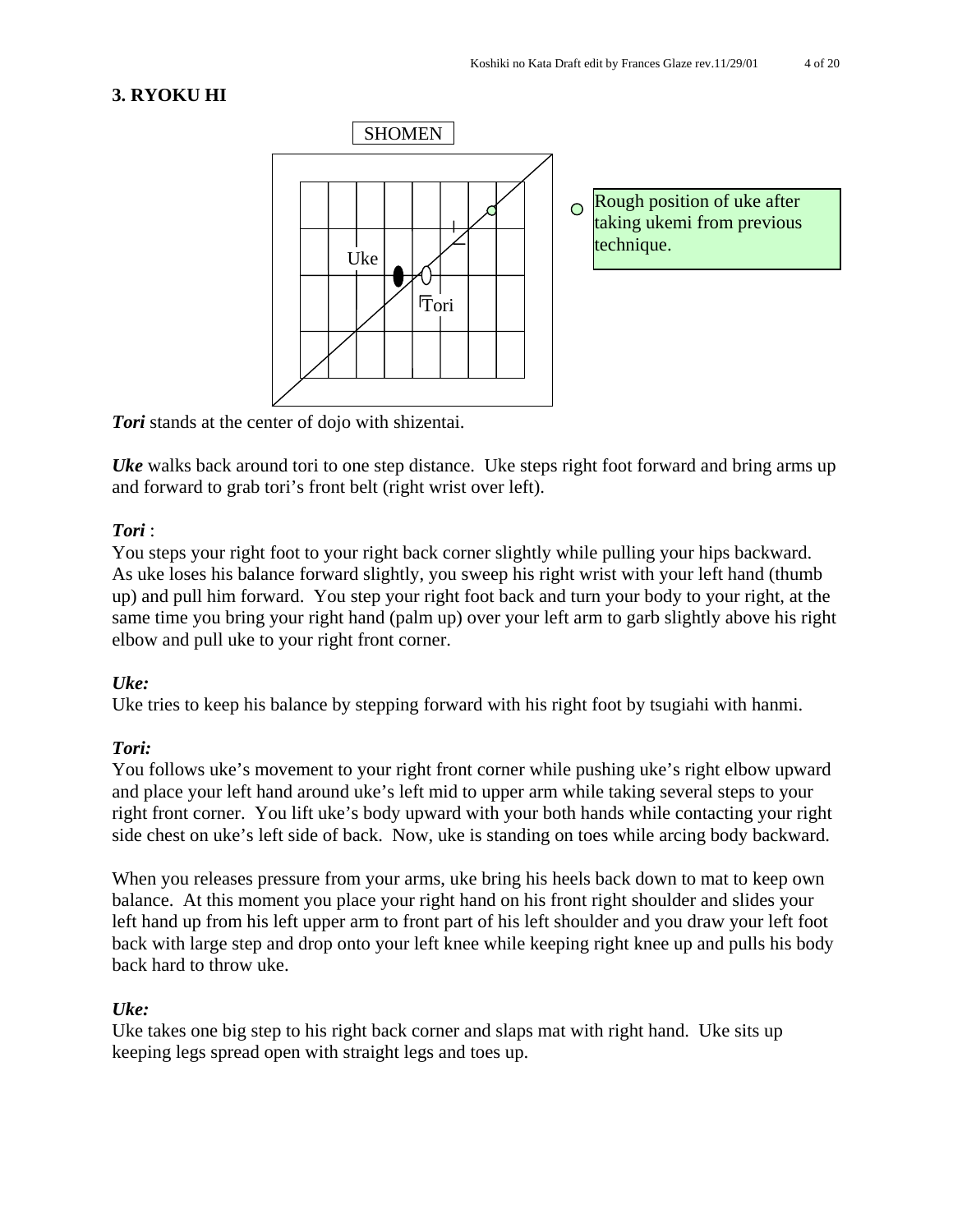# **4. MIZUGURUMA**

#### *Tori:*

You stand at the center of dojo with shizenhontai (shomen is your right).

#### *Uke:*

Uke walks back around tori to one step distance. Uke try to garb your belt as in RYOKUHI.



# *Tori:*

You take your right foot back to make uke miss grabbing your front belt. Simultaneously, you grab uke's right wrist with your right hand and also you grab just above uke's left elbow area with your left hand then pull uke downward to throw him.

# *Uke:*

Uke counters by stepping his right foot forward slightly and brings own body upright.

#### *Tori:*

At the same time, you relax pulling and step your right foot outside and behind of uke's right foot and then left foot to uke's back left side. You push uke's right wrist to uke's forehead and hold uke's back, his hips area, while lowering your body and using your arms to make uke off balance backward.

#### *Uke:*

When uke's weight shifts into his heels, uke steps his left foot backward while placing his left hand to your right elbow and pushes it forward.

#### *Tori:*

you use uke's push and relax your pushing action, you slide your left hand from his back of waist area to his right back shoulder area to float his body forward and you bring your right hand over his left elbow and throw uke as in YUME NO UCHI.

*Uke* places right hand over tori's left shoulder, takes right zenpo kaiten ukemi and stand up into shizenhontai.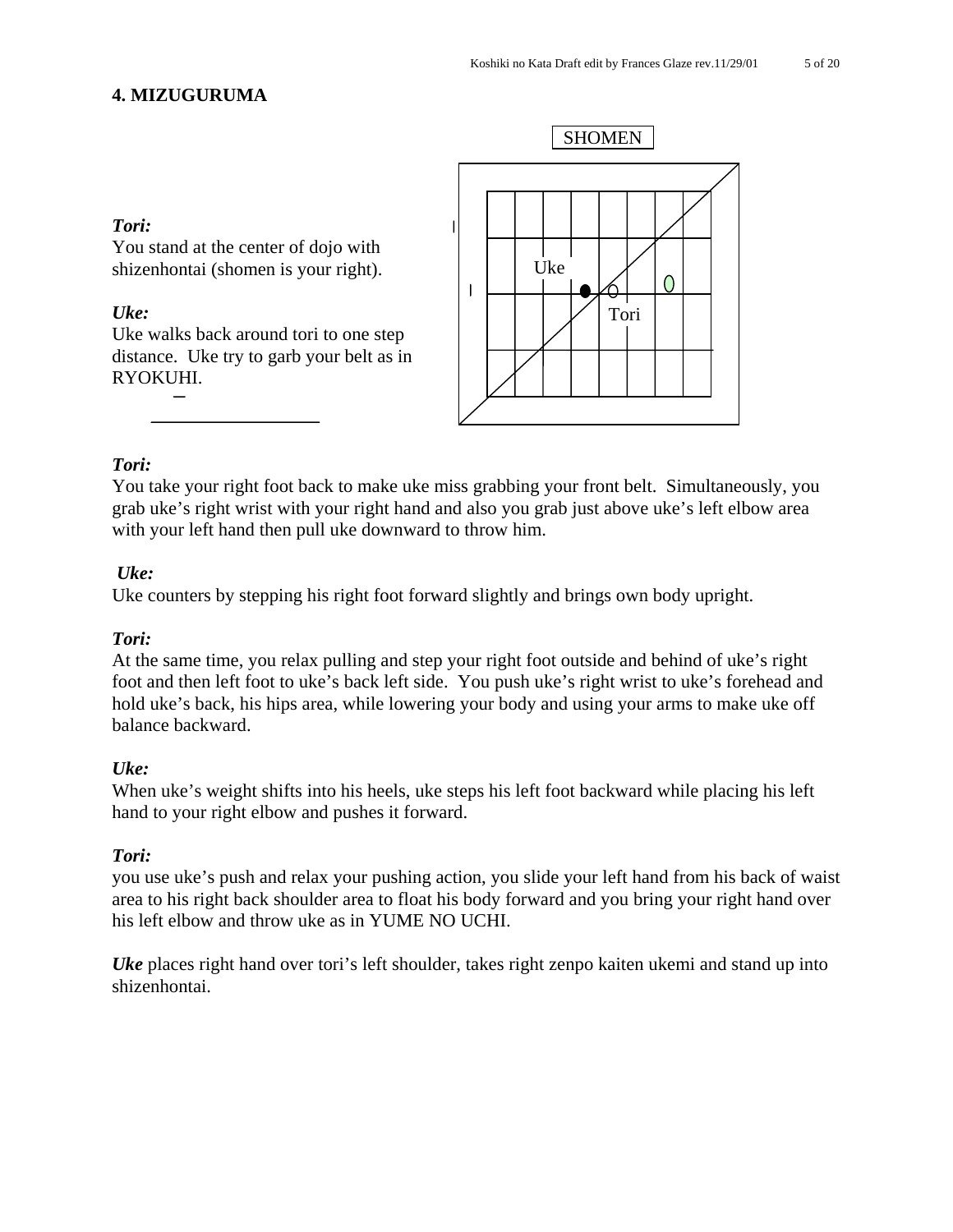#### **5. MIZU NAGARE**

**Tori** get up and walk toeard left back corner of dojo and *Uke* after the ukemi, turns toward tori and face each other, 5m apart.

*Tori* and *Uke* starts walk toward each others.



#### $\mathbf{I}$

#### *Uke:*

When uke advances several steps, uke bring right hand behind his right hip, simulate to holding *Yoroi Doshi*, bending his right fingers inward. At the same time, uke starts to bring his left hand, palm down, upward. When uke reaches in maai that able to grab tori's chest protecting armor, uke takes left foot forward with large step toward tori and with uke's left hand simulate grabbing tori's chest plate of *Yoroi* (armor) by his left four fingers. (Uke's intention is to grab the tori's chest plate with left hand and pulls tori toward uke and stab with sharp spear like weapon called Yoridoshi. This weapon can penetrate through Yoroi.)

#### *Tori:*

At this moment, you step right foot back slightly while pulling chin in and lean backward slightly to evade uke's left hand. When uke looses his balance forward, you quickly step back from right and left foot with tsugiashi simultaneously grab his left hand from his little finger side with your right hand and place and push his left upper arm from underneath (uke's elbow side) with your left hand. By using both hands, you make uke's body floats forward for more kuzushi. As uke's weight shifts to his left toes, you draw your right foot back and place your right knee on the mat and bring your left hand around under his his left upper arm to inside of his left upper arm. You pull him downward hard, at the same time you push his left upper arm to his left and throw uke down.

#### *Uke:*

Uke rolls sideways to take the ukemi and sits up with legs open sitting position.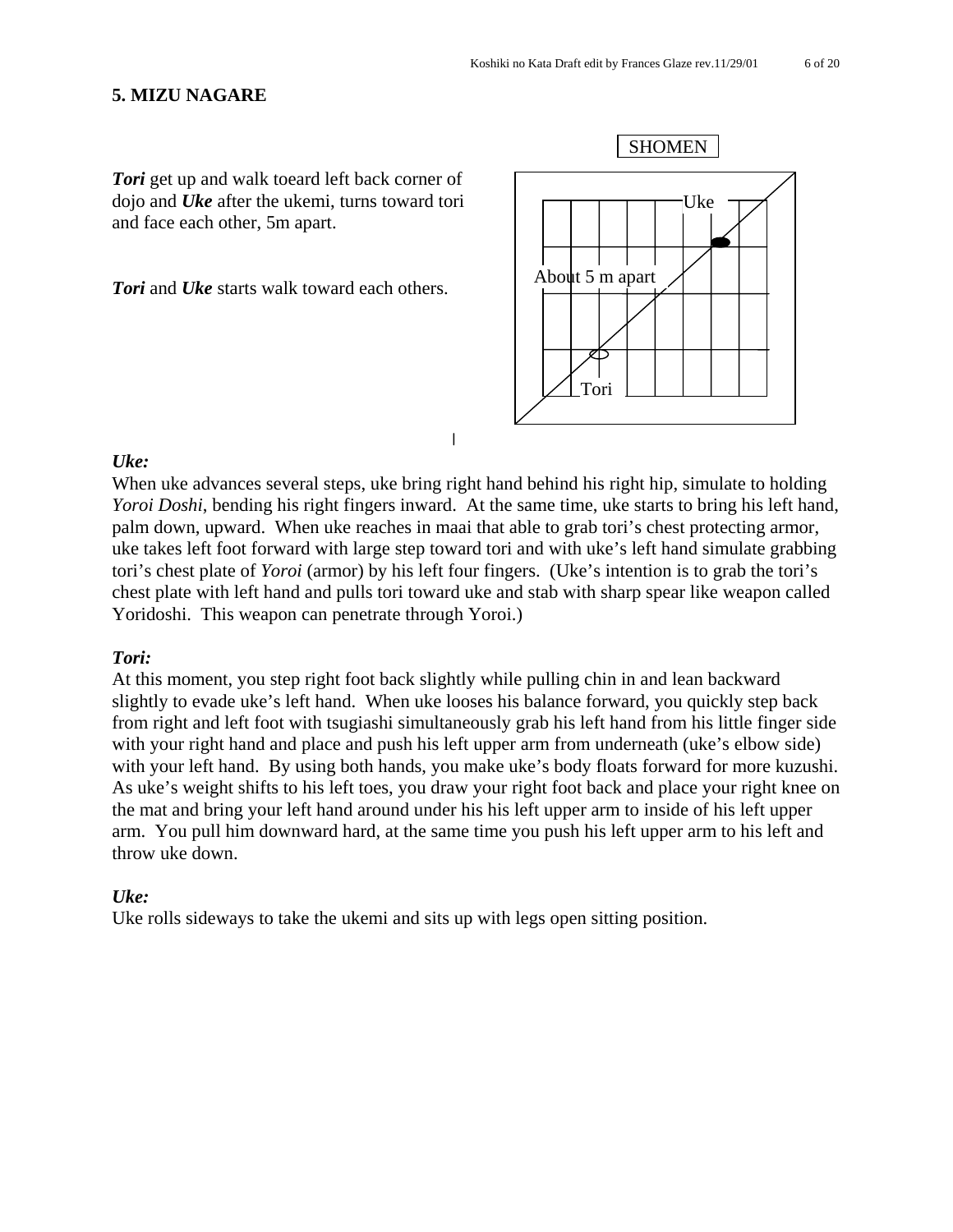# **6. HIKI OTOSHI**



**Tori** and **uke** take opposit position from MIZU NAGARE, 5m apart. Both start walk toward each others.

#### *Uke:*

When uke reaches maai that uke can reach tori's sward on tori's left hip, uke takes his right foot toward tori and simulate grabbing tori's weapon on tori's left hip.

#### *Tori:*

At this moment, you step left and right foot back with tsugiahi simultaneously grab the top of uke's right wrist with your left hand and place your right hand at uke's right upper arm, your right thumb up. Further you step your left foot back and place your left knee on the mat and pull down uke's body, uke falls over right toes and takes ukemi and immediately takes leg stretched open sitting position.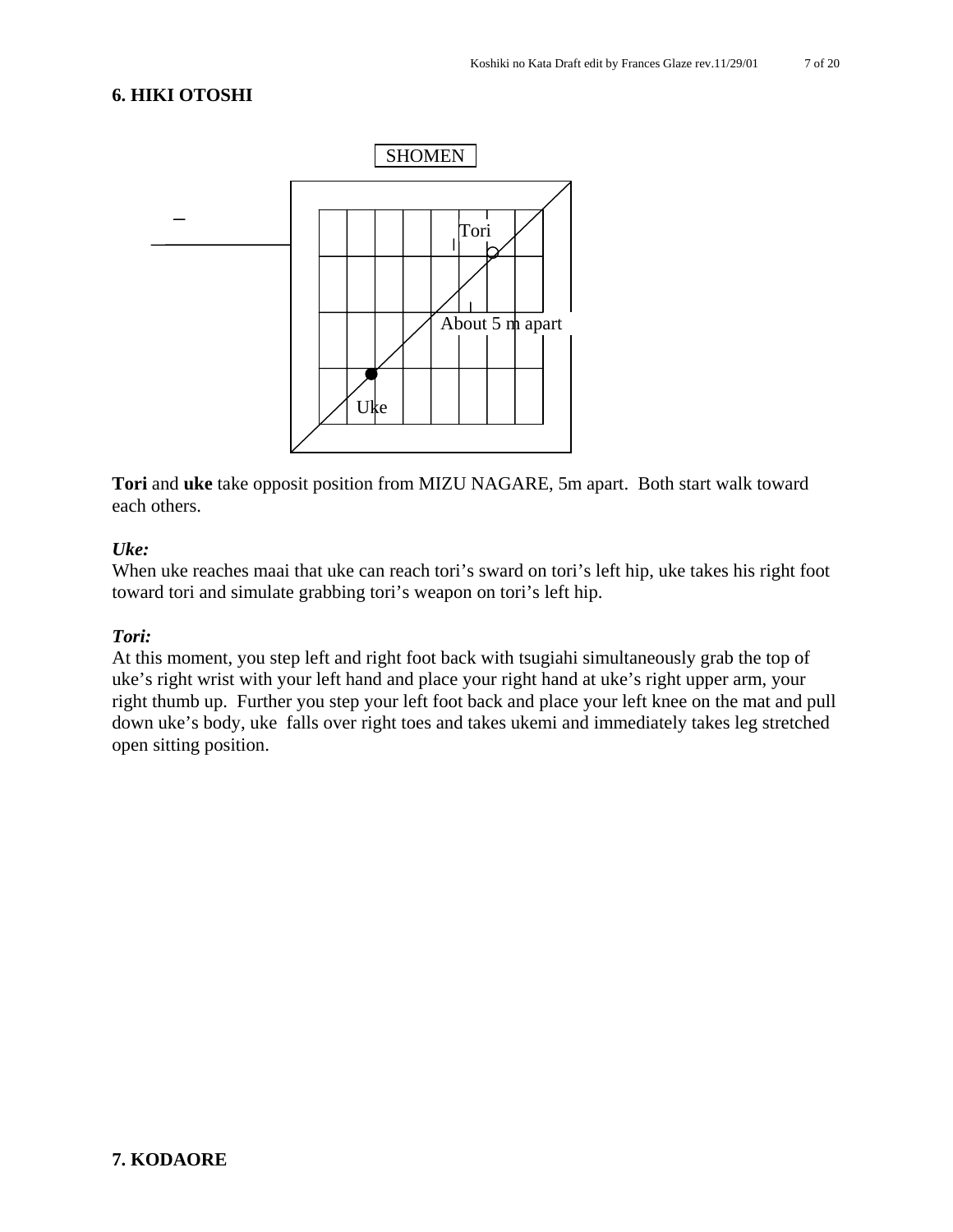

**Tori** and **uke** take opposite position from HIKIOTOSHI, 5m apart. Both start walk toward each others.

# *Tori:*

After you take several steps, make your right hand into shuto, thumb side up, gradually raising right shuto hand upward. As soon as you reach maai, thrust uke's Uto, between eye, while advancing your right foot toward uke.

# *Uke:*

Uke turns his body to his right and grabs your right wrist with his right hand, fingers pointing upward and back of hand facing to his face. Uke evades your attack. Uke pulls your right arm same direction of thrust and step his left foot in front of your feet and insert his left arm around your back and applies left hip throw.

#### *Tori:*

You let him keep his right hand on your right wrist, extend your right arm out strongly, place your right forearm to his face and place your right front hip to his left back hip then place your left hand on the front of his belt. Using tsugiahi from right foot toward his right rear and insert your hips deeply and make uke's body off-balance to his right rear.

*Uke* pulls back his feet to recover his balance but tori keeps uke off-balance. When you offbalance uke totally, you place left knee behind your right heel and push uke's body backward with your right arm and left hand then drop him backward.

*Uke* takes his right foot toward his right rear and takes ukemi with his right arm. Avoid tori's knee and immediately takes leg stretched open sitting position.

*Tori* takes kuraidori by opening right foot to right side.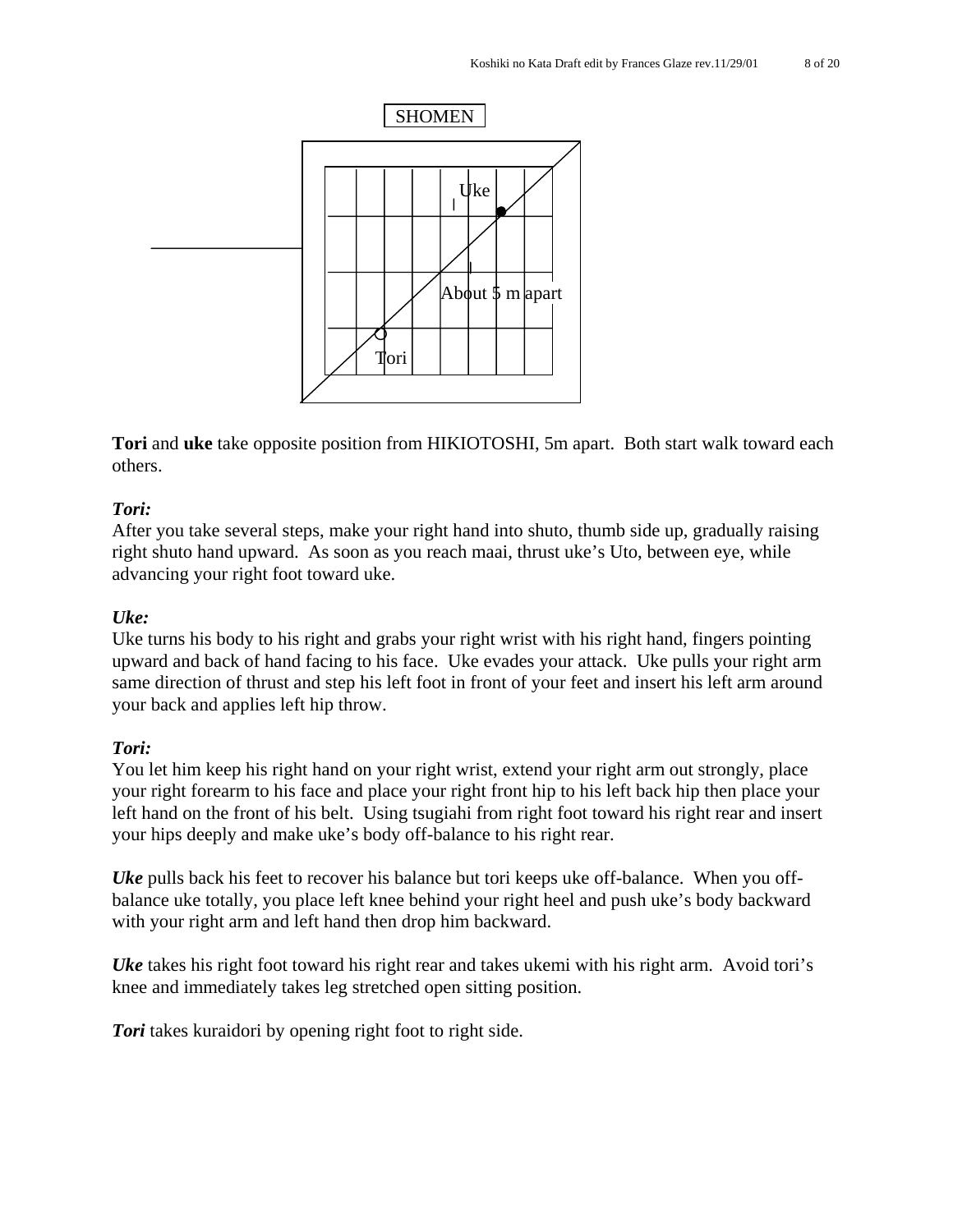# **8. UCHIKUDAKI**



**Tori** and **uke** take opposite position from KODAORE, 5m apart. Both start walk toward each others.

#### *Tori:*

After you take several steps, make your left hand into shuto, thumb side up, gradually raising left shuto hand upward. As soon as you reach maai, thrust uke's Suigetsu, stomach, while advancing your left foot toward uke.

#### *Uke:*

Uke turns his body to his left and grabs your left wrist with his left hand, four fingers on the top of your left wrist to evade your attack. Uke pulls your left arm same direction of thrust and step his right foot in front of your feet and wraps his right arm around your back and applies right hip throw.

#### *Tori:*

You let him keep pulling your left arm, you extend your left arm father more and twist your left wrist to make your little finger side up then hold his hips from his front to scoop up his body while placing your right hand on uke's front belt. Using tsugiahi from left foot toward his left rear and insert your hips deeply and make his body off-balance to his left rear.

*Uke* pulls back his feet to recover his balance but tori keeps uke off-balance. When you offbalance uke totally, you place your right knee behind your left heel and drop uke's body backward.

*Uke* takes his left foot wide toward his left rear and takes ukemi with his left arm. Avoid tori's knee and immediately takes leg stretched open sitting position.

*Tori* takes kuraidori by opening left foot to left side.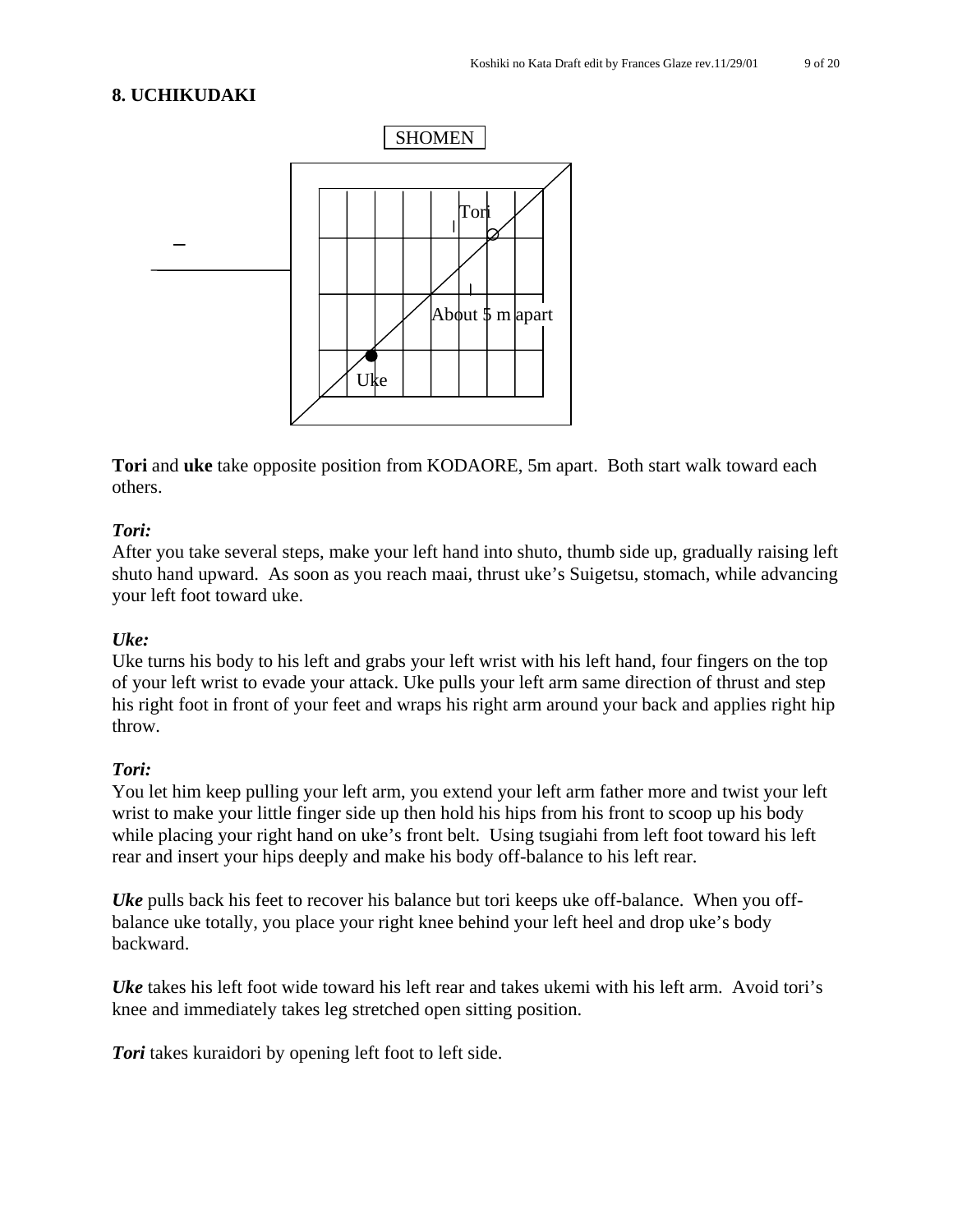# **9. TANI OTOSHI**

SHOMEN Tori About 3m apart Uke

*Tori* moves to the center of the dojo, facing shomen.

#### *Uke:*

Uke stands with shizen hontai, also facing shomen at tori's left side rear about 3m back of tori.

Uke walks toward you and takes one step maai. Then uke advances his left foot to beside your left foot and places his right hand on your right back shoulder and pushed forward, at the same time uke places left hand to tori's stomach area and pulls toei's stomach to take tori's body down to ground.

# *Tori:*

You let uke push and take your foot forward while bending your upper body forward to defense uke's right hand push on your right shoulder. At this moment, uke lose his balance forward and slips right hand over your right shoulder, you grab uke's right hand from his little finger side and attempt throw uke with makikomi waza.

#### *Uke:*

Uke steps right foot forward and brings his body up right while pulling right hand back to defense your makikomi waza.

#### *Tori:*

You use uke's action, rise uke's right hand upward, warp your left arm around his left hip, place your left leg behind his feet. You bring your upper body upright while pulling his right hand upward strongly with holding his body with your left arm while taking tsugiahi from left foot to your left corner several steps. Your hips deeply placed behind his body.

#### *Uke:*

Uke try to gain his balance by placing his feet firmly on ground.

#### *Tori:*

You continue making off-balance uke and release his right hand and you place your right knee behind your left heel and pushes uke's body backward and drop uke backward.

#### *Uke:*

Uke takes left foot toward his left rear and takes ukemi with left arm. Avoid tori's knee and immediately takes leg stretched open sitting position.

#### *Tori:*

You take kuraidori by opening your left foot to your left.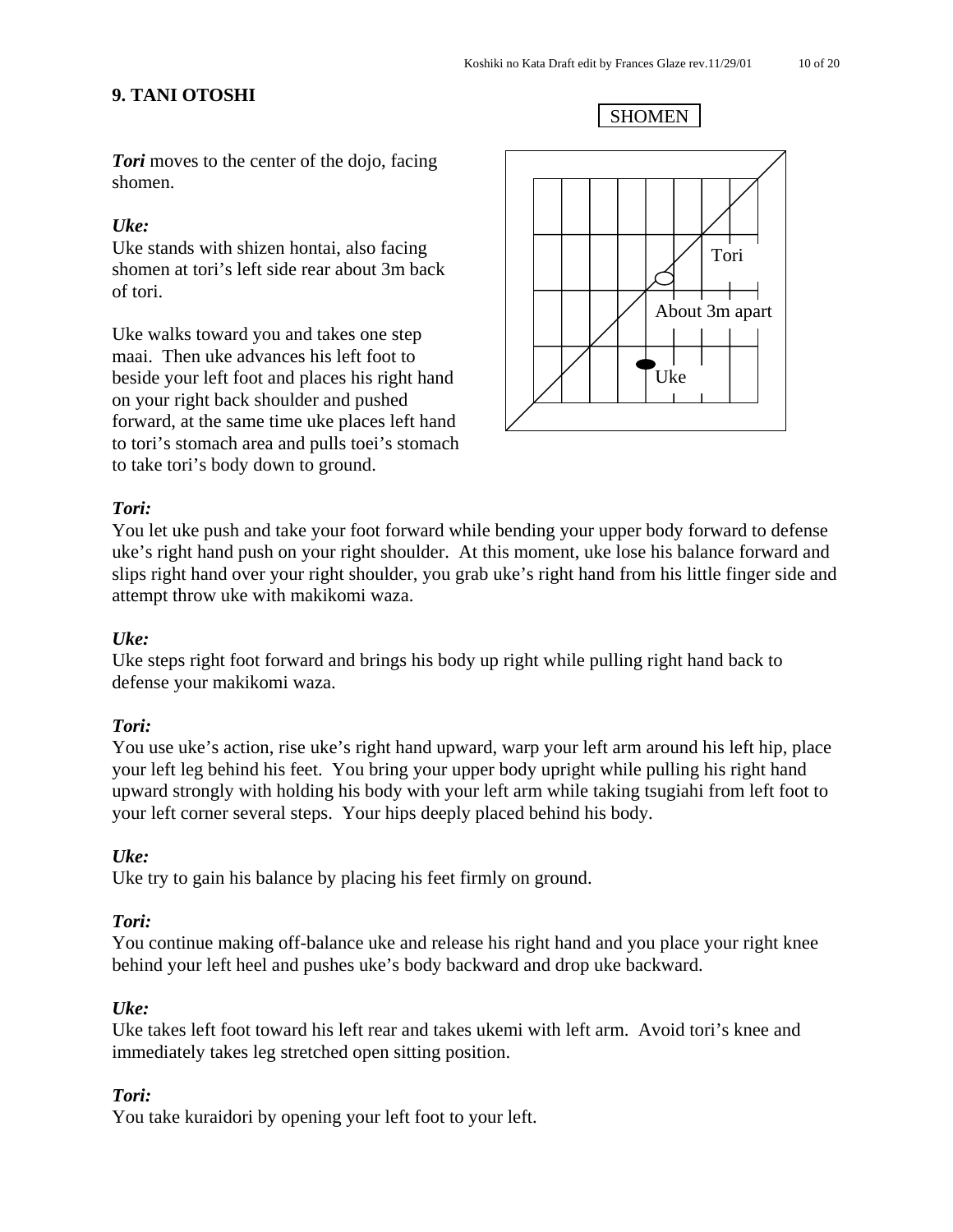#### **10. KURUMA DAORE**



#### *Tori* is facing to the shomen.

#### *Uke:*

Uke stands with shizen hontai, facing to shomen at tori's left side rear about 3m back. Uke walks toward tori and takes one step maai with tori. Uke brings both hands up and places his right hand on your right shoulder blade area and pushes the right side of your back forward, at same time hooks his left hand in front of your left shoulder and pulls your left shoulder toward uke. Uke is trying to take you down by twisting your body to the counterclockwise hard.

#### *Tori:*

You turn on your right foot to counterclockwise and step your left foot and your right foot to the right side of uke's right foot. You place the both of your hands under uke's armpits area and make uke off-balance forward by pulling from your arms and your turning action then start leaning backward to throw uke over your body with sutemiwaza (yokowakare). Tori's body is like in DAI no Ji.

*Uke* places right hand over tori's left shoulder, takes right zenpo kaiten ukemi and stand up into shizenhontai.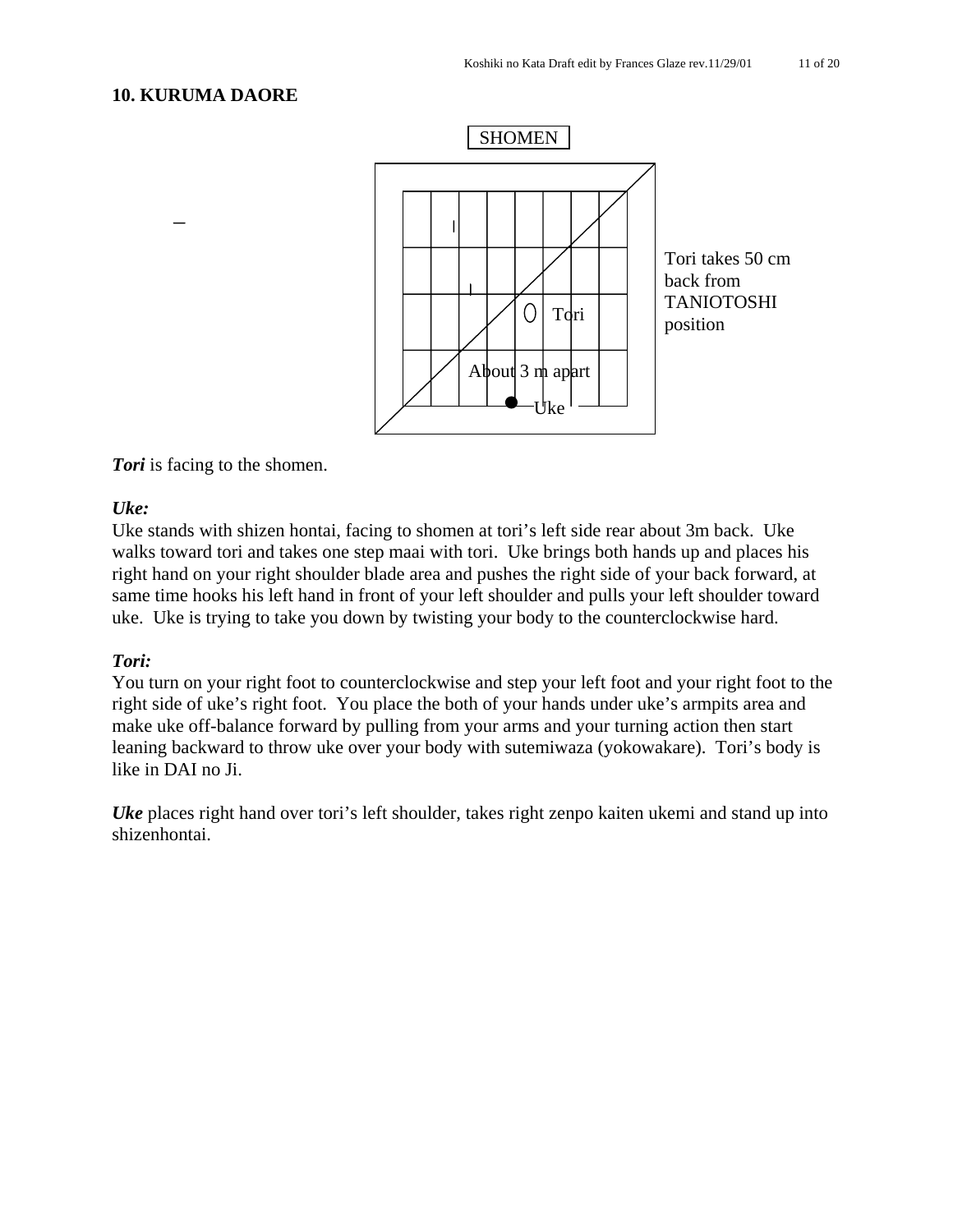# **11. SHIKORO DORI**



**Tori** stand at the center of dojo in shizentai (shomen is your right).

#### *Uke:*

Uke walks back around you and takes position at a half step distance from you. Both in shizen hontai. Uke try to insert his left hand, palm facing inside, into your front belt.

#### *Tori:*

You evades uke's left hand grab by pulling your hips back slightly. As uke looses his balance to his front, you sweep and grab his left wrist with your right hand, palm up, and at the same time reach his chin with your left palm and push his chin to the right and diagonally upward.

Because of uke's neck is twisted by you to his right, uke turns on his left foot and brings right foot even to his left foot. (Now uke facing 180 degree from beginning position) and looses his balance backward.

At this moment, you shift your right hand from uke's left wrist to uke's right shoulder and shift your left hand from his chin to his left shoulder then draw your left foot backward and lower your body and place your left knee on the mat. Simultaneously pull his body backward to throw.

#### *Uke:*

Uke takes his right foot back slightly and takes backward ukemi (strike the mat with both hands) and sit up to open legs sitting position.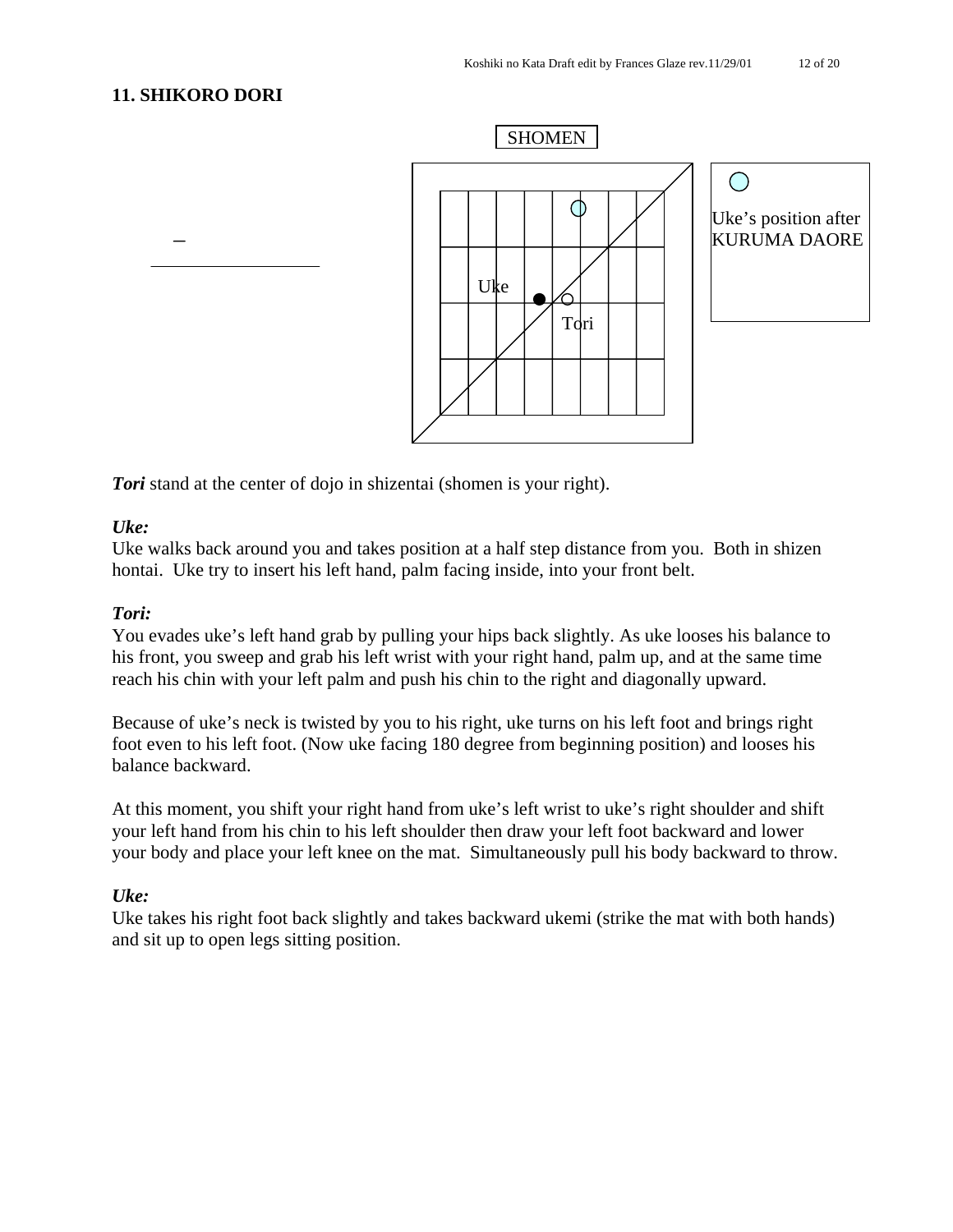#### **12. SHIKORO GAESHI**



*Tori* stands at the center of dojo with shizenhontai, shomen is left side of tori.

#### *Uke:*

Uke walks toward tori and takes a half step distance from you. Uke inserts his left hand, palm down, into your front belt and grabs it. Then uke takes a large step back with his right foot while turning body to his right. At the same time, Ku bends his right knee and lower his hips then pulls his body toward his left hip with strong pulling with his left arm.

#### *Tore:*

You using his pull, you step your right foot forward and place it behind uke and at the same time place your right hand on the left side of his head and push it and also place your left hand on the right side of his check and pull it to attempt to control uke by twisting his neck.

*Uke* bear your attack, he pushes your trunk backward and try to recover from your attack.

#### *Tori:*

You releases your power from your hands. As uke's upper body coming upright, you place your right hand, finger tips are front of uke's right shoulder, on his right shoulder and also place your left hand on his left shoulder, your left fingers in front. Then you pull him backward, simultaneously slide your left foot to outside of his left foot and your right foot between his feet and sweep his left leg with inside of your right leg while dropping your hips, is in open straight leg sitting position , on the mat and throw him backward.

*Uke* takes ukemi with his right hand and sit up to open straight leg sitting position.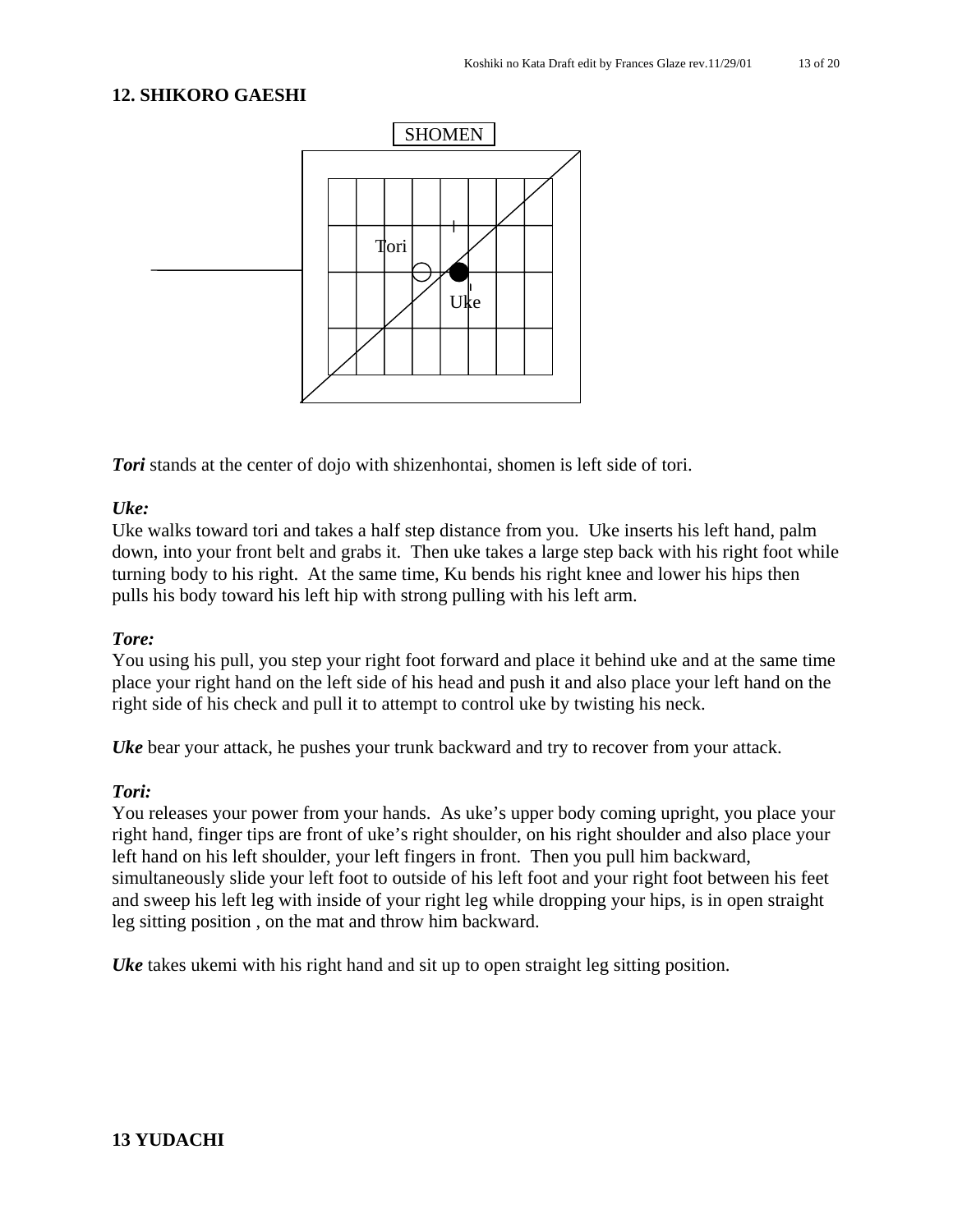

*Tori* stands at the center of dojo in shizentai, shomen is right side of tori.

# *Uke:*

Uke walks toward you and takes to one step distance from you like in RYOKUHI.

#### *Tori:*

You grab his lapel with both hands and feed his right lapel into your right hand with your left hand, right index finger insert between lapels, and bring your left arm down to the left side of your body naturally.

#### *UKE:*

Uke immediately pushes you by advancing his left foot forward, simultaneously hold underneath of your right elbow.

#### *Tori:*

You step your right foot back as uke steps his left foot forward.

#### *Uke:*

As you step your right foot back, Uke steps his right foot forward, somewhat a large step, and attempt right hip throw by inserting his right arm around the left side of your hip.

#### *Tori:*

You hold his right arm under your left arm pit area and maintain holding his lapel with your right hand. You pull uke's body downward hard while drowing your left foot back and placing your left knee on the mat.

*Uke* takes ukemi like in HIKIOTOSHI and sits up to open straight legs sitting position.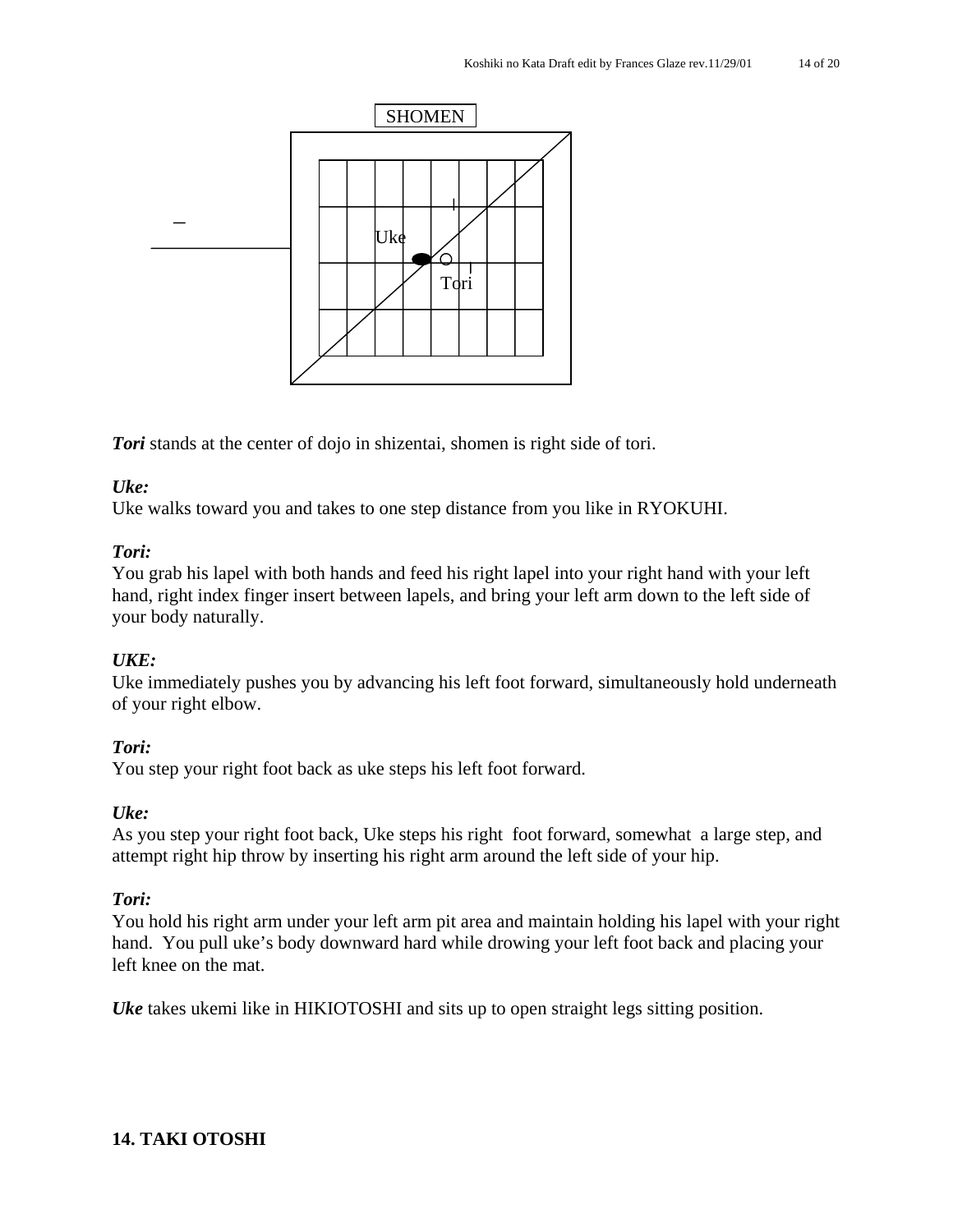

*Tori* stands at the center of dojo with shizenhontai, shomen is left side of tori.

*Uke* walks toward you and takes one step distance from you as in RYOKUHI.

#### *Tori:*

You grab his lapel with both hands and feed his right lapel into your right hand with your left hand, right index finger insert between lapels, and bring your left arm down to the left side of your body naturally.

*Uke* immediately pushes you by advancing his left foot forward. You step your right foot back. Uke steps his right foot forward, somewhat large step, attempts right side throw by reaching his arm over your left shoulder.

#### *Tori:*

You quickly lower your body and turn to your left and hold uke's waist with your left arm and place your right hand in front of uke's chest area and pushes uke's body upward while taking several tsugiashi to your left corner.

#### *Uke:*

Uke try to recover his balance by taking small step back with left foot and pushes yourself forward.

#### *Tori:*

You use his push, relaxe your pushing action with your right hand and let uke come up forward, at the same time your left hand slide upward from his back waist area to the back of his right shoulder and also using right hand grip to make him off-balance forward and throw him as in YUME NO UCHI.

*Uke* takes zenpo kaiten ukemi over your body.

# URA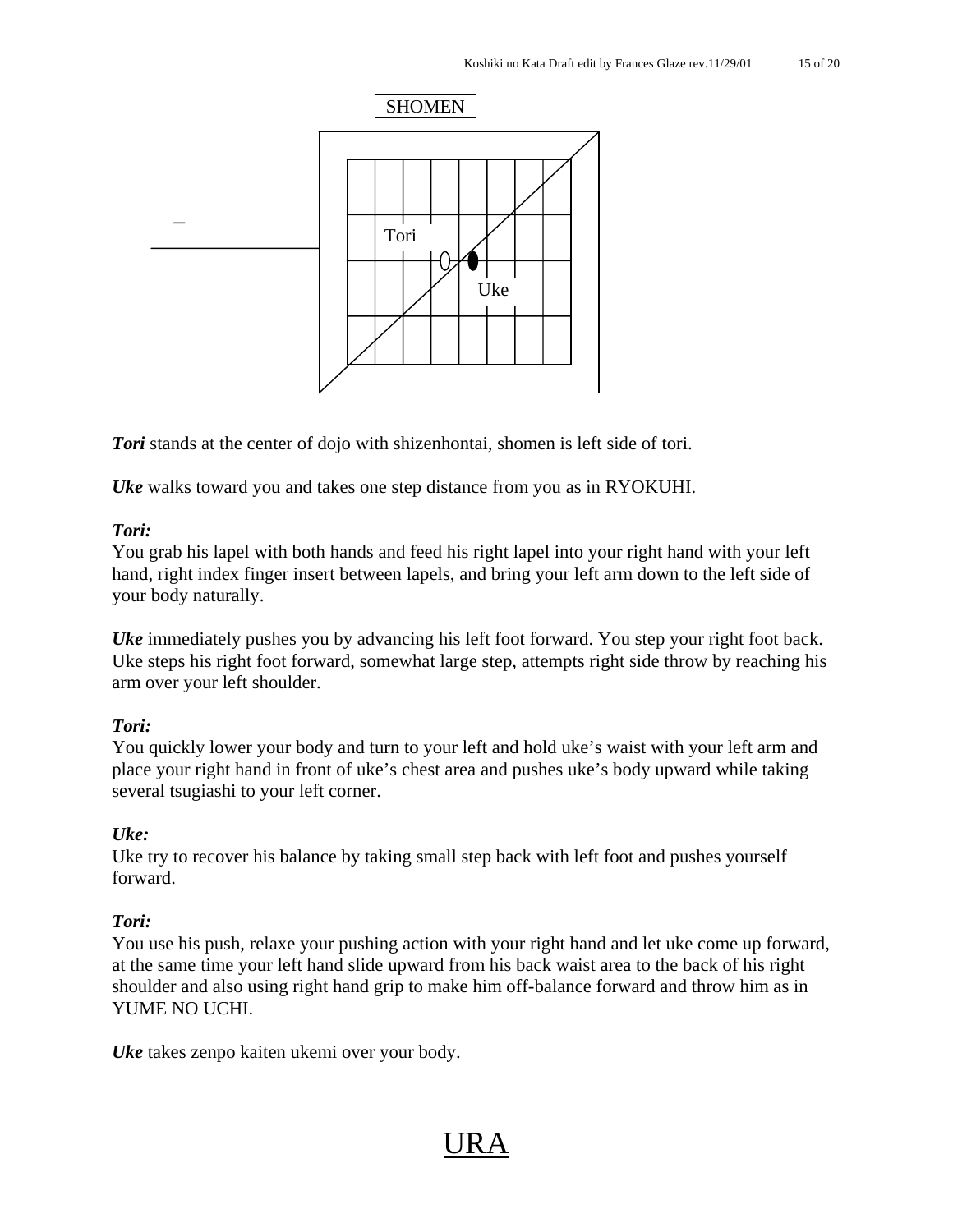#### **1. MI KUDAKI**

After *tori* get up, tori goes back to same position of YUME NO UCHI and *Uke* goes around in circular and back to starting position as in YUME NO UCHI. *Tori* advances forward from left foot then right foot into shizenhontai. Uke Tori Uke's position after TAKI **OTOSHI** Tori's position after TAKI **OTOSHI** SHOMEN

#### *Uke:*

Uke pivots left to face tori. Uke steps forward from left foot. Takes 6 steps. Uke places right foot in front of tori's left foot. Place uke's right side hip to tori's left front side hip. Uke grabs tori's front and back belt. Uke brings left foot in front of tori's right knee. As uke swings own left foot back, uke pules tori's belt toward himself to apply hip throw.

#### *Tori:*

You get into jigotai slightly as you grab uke's left wrist from top and push it downward hard to take uke's hand off from your belt. At the same time, insert your left arm under uke's left arm pit, pointing your left little finger side up and start to taking several small step tsugiahi to your left corner while pushing uke backward.

#### *Uke:*

Uke steps backward with several ayumiashi then try to recover own balance by pushing toti backward.

#### *Tori:*

As uke pushed you, you draw your left foot backward to your left rear and turn your body to your left then you step your right foot outside of uke's right foot while making uke off-balance forward by your left arm lifting him up and pushing his left arm downward with your right hand. When uke totally off-balanced, you apply yokowakare and throw uke over your left shoulder.

*Uke* takes big zenpokaiten ukemi and stand up.

# **2. KURUMA GAESHI**

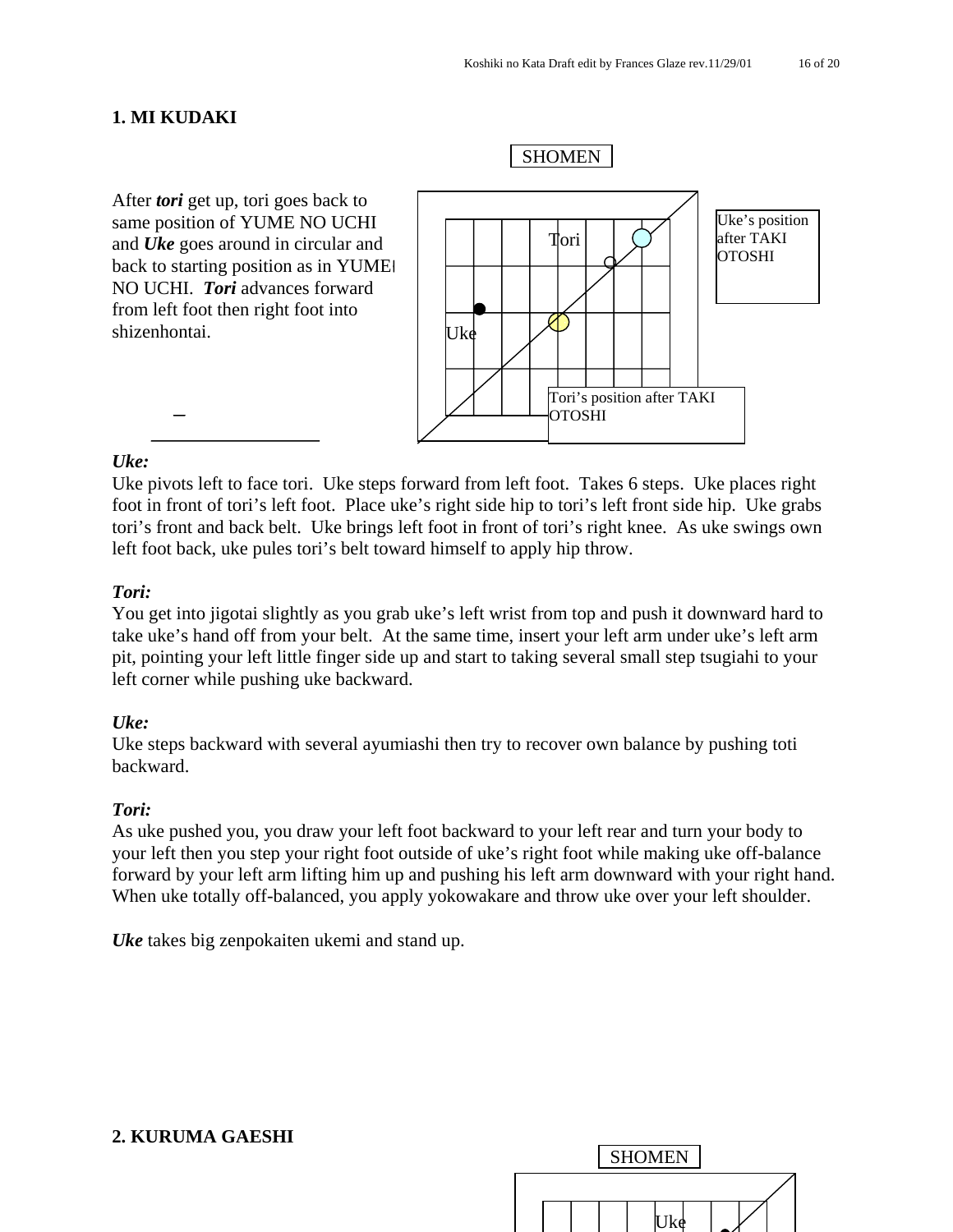*Tori* and *uke* face each other, tori is left side and uke is right side facing to Shomen. Both walk toward each other in quick steps. As getting into maai, *uke* tries to push your shoulders with both of uke's hands while taking right foot forward.

At this moment, you steps your left foot then  $\mathsf I$ your right foot just out side of uke's right foot while placing your hands under uke's elbow, your palms up, to evading uke's push. You falls backward while keep pushing uke's arms upward and throw uke over your body and quickly stand up. *Uke* takes big zenpo kaiten ukemi and stand up.

#### **3. MIZUIRI**

*Tori* and *uke* face each other like in above drawing, tori's right side and uke's left side facing to shomen. Both walk toward each other in quick steps. As getting into proper maai, *uke* try to push your left shoulders with his right arm while taking his right foot toward you.



At this moment, you step your left foot then your right foot just out side of uke's right foot while arching your body, turning your left shoulder to your left side and evading uke's push by garbing uke's right wrist from underneath with your left hand and placing under the uke's right arm pit with your right hand, your palm up. You fall backward and near the uke's feet and throw uke over your left shoulder and stand up quickly for next technique.

 $\overline{\phantom{a}}$ 

*Uke* takes big zenpokaiten ukemi and stands up.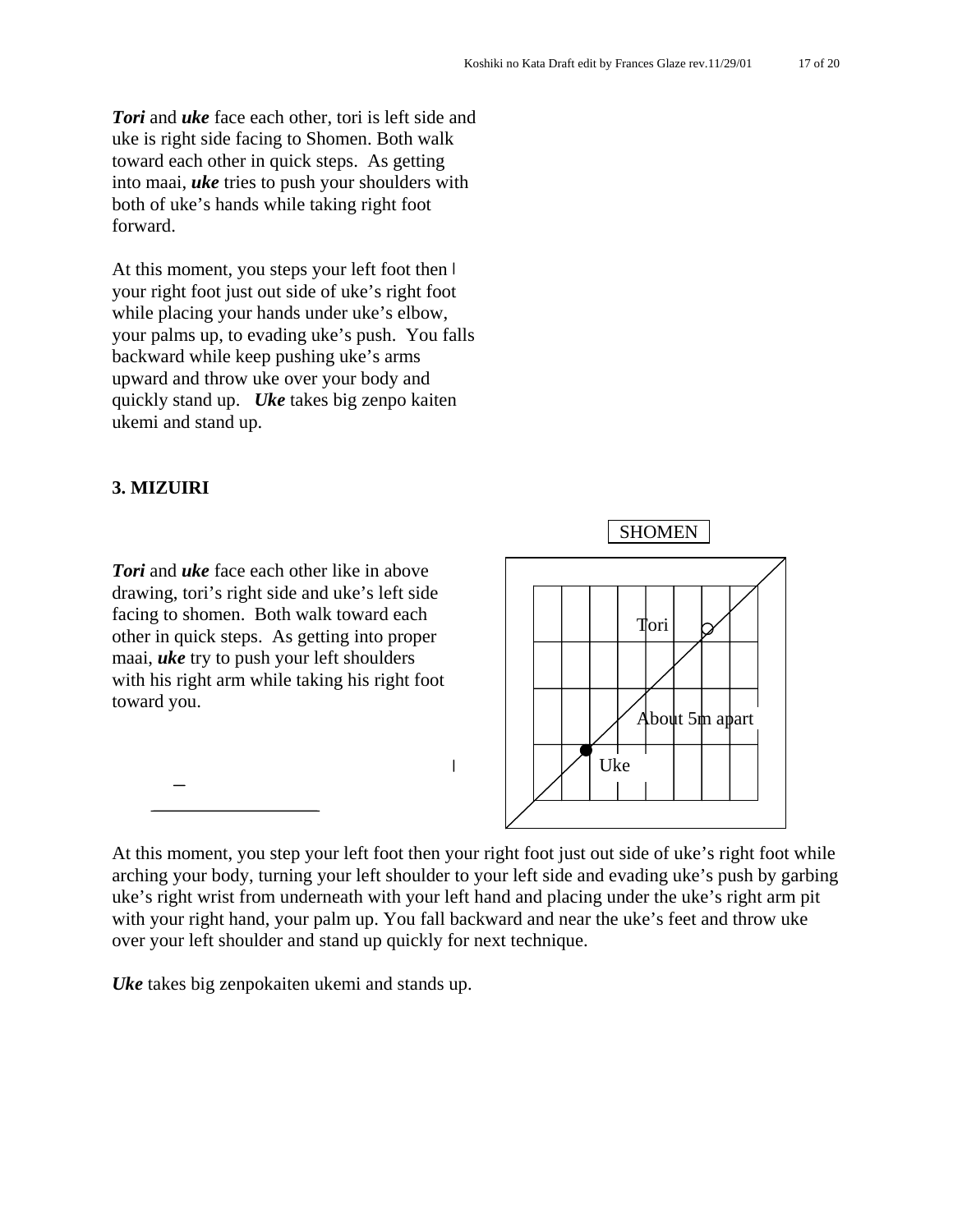# **4. RYU SETSU**

SHOMEN

*Tori* and *uke* face each other like in the drawing, tori's left side and uke's right side facing to shomen.

*Uke* takes one or two steps toward you in quick steps.

# *Tori:*

Tori takes several steps toward uke in quick steps. As soon as you get into the maai, you give your right back hand scooping strike (katate kasumi) to uke's eye area while taking your right foot forward.

*Uke* leans back to evade your punch.

# *Tori:*

As uke's face coming back forward, you step your left foot then your right foot just out side of uke's right foot while garbing uke's left lapel with your right hand and placing your left hand under uke's right shoulder by inserting through uke's right arm pit. You fall backward and throw uke over your left shoulder and stand up quickly for next technique.

*Uke* takes big zenpokaiten ukemi and stands up.

# **5. SAKA OTOSHI** SHOMEN

*Tori* and *uke* face each other like in the drawing, tori's right side and uke's left side facing to shomen.

*Uke* takes one or two steps toward you in quick steps.

**Tori** takes several steps toward uke in quick steps.

# *Uke:*

As soon as getting into the maai, uke thrust your suigetsu (solar plexus) with his left shuto hand while taking his left foot toward you.

# *Tori:*

At this moment, you step your right foot back quickly and evade uke's left hand thrust. Then grab his left wrist from top with your right hand and placing your left hand under and inside of his left upper arm. You pull him downward hard and throw him.



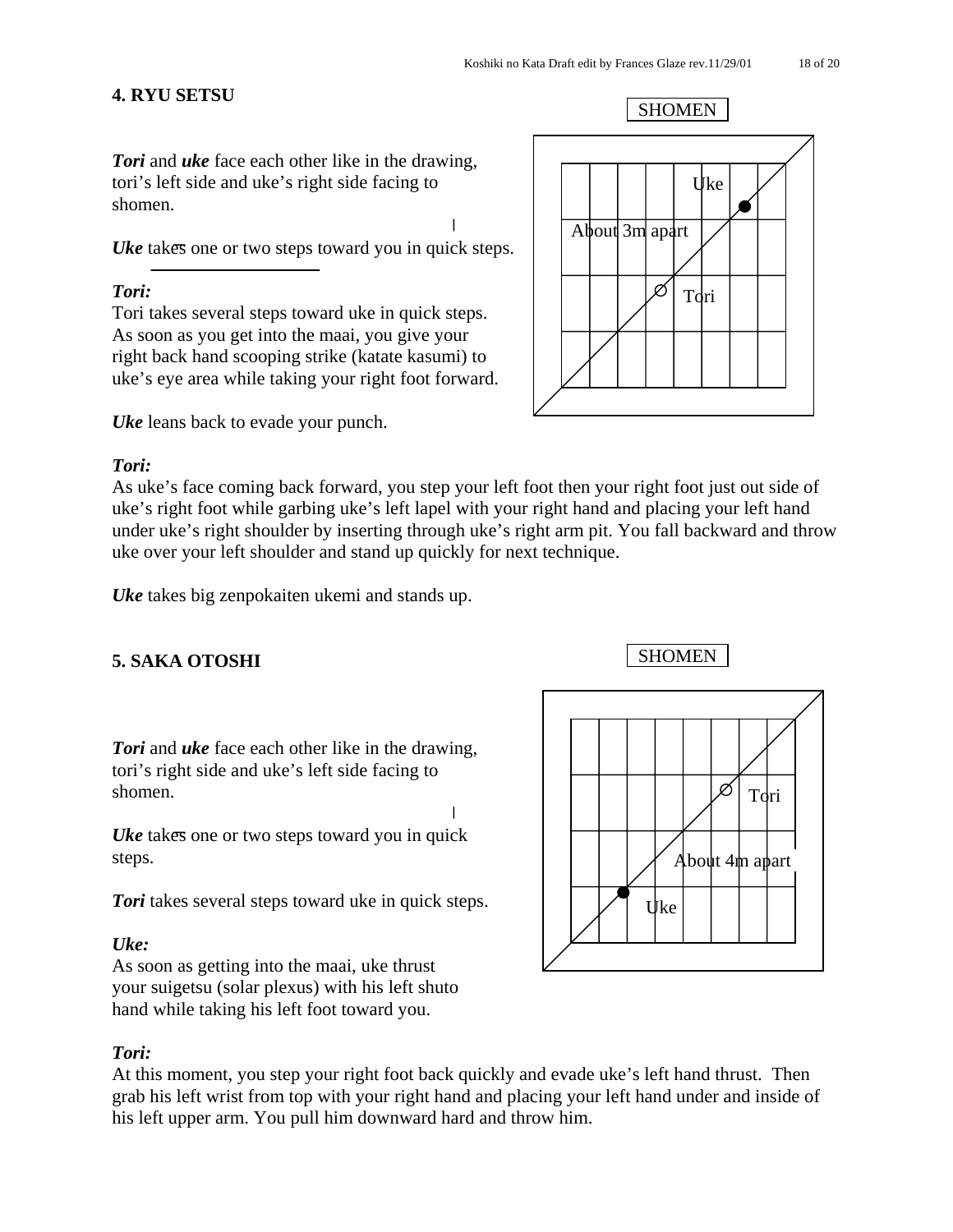*Uke* takes left sideways rolling ukemi and stands up.

# **6. YUKI ORE**

# *Tori:*

You takes a couple of steps from your left foot and right foot toward uke and turns your back to uke who just get up from taking ukemi from  $#5$ SAKA OTOSHI. Then you start to walking forward.

# *Uke:*

Uke chase you in quick steps and gives you a bear hug from behind over your upper arms with uke's both arms while stepping uke's right foot outside of your right foot..

# *Tori:*

At this moment, you expand both of your arm out then grab at uke's right upper arm with your right hand and at the same time grab uke's right forearm with your left hand. You drop your right knee to the mat and apply seoi otoshi type throw to throw uke over your right shoulder.

*Uke* takes right sideway rolling ukemi and stands up.

*Uke* quickly stand up and turns toward tori.

#### *Tori:*

You takes a one or two steps toward uke. As soon as you get into striking distance, you give back hand striking with your both hands to uke's eye (called ryotekasumi).

#### *Uke:*

Uke leans back slightly to evade your ryotekasumi.

#### *Tori:*

As uke's head come back toward you, you take

take your left foot and your right foot to the outside and

even with uke's right foot. While you taking steps, you grab uke's lapel with you both hands, your right hand on uke's left lapel and your left hand on uke's right lapel. You pull uke's body up and forward with both arms while starting to lean yourself backward. Then you fall on your back to throw uke over your body and take Dai No Ji position

*Uke* takes big right zenpokaiten ukemi and stands up.